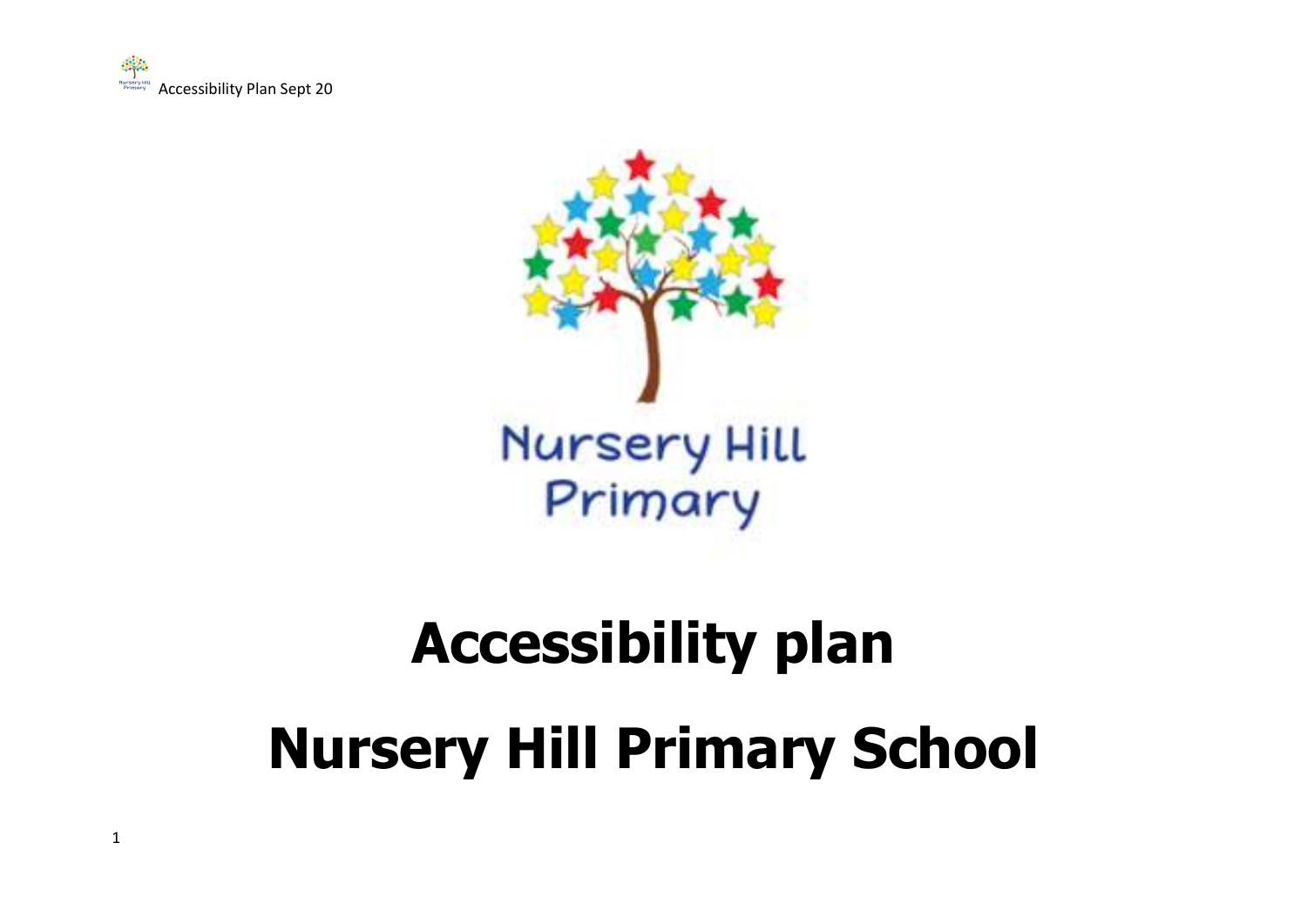

| <b>Approved by:</b>           | Ms J Clarke – Head of School<br>T. Render - Chair of Governors | Date: |
|-------------------------------|----------------------------------------------------------------|-------|
| <b>Last reviewed</b><br>on:   | Sept 2020                                                      |       |
| <b>Next review</b><br>due by: | Sept 2023                                                      |       |

## **Contents**

**…………………………………………………………………………………………………………………………….**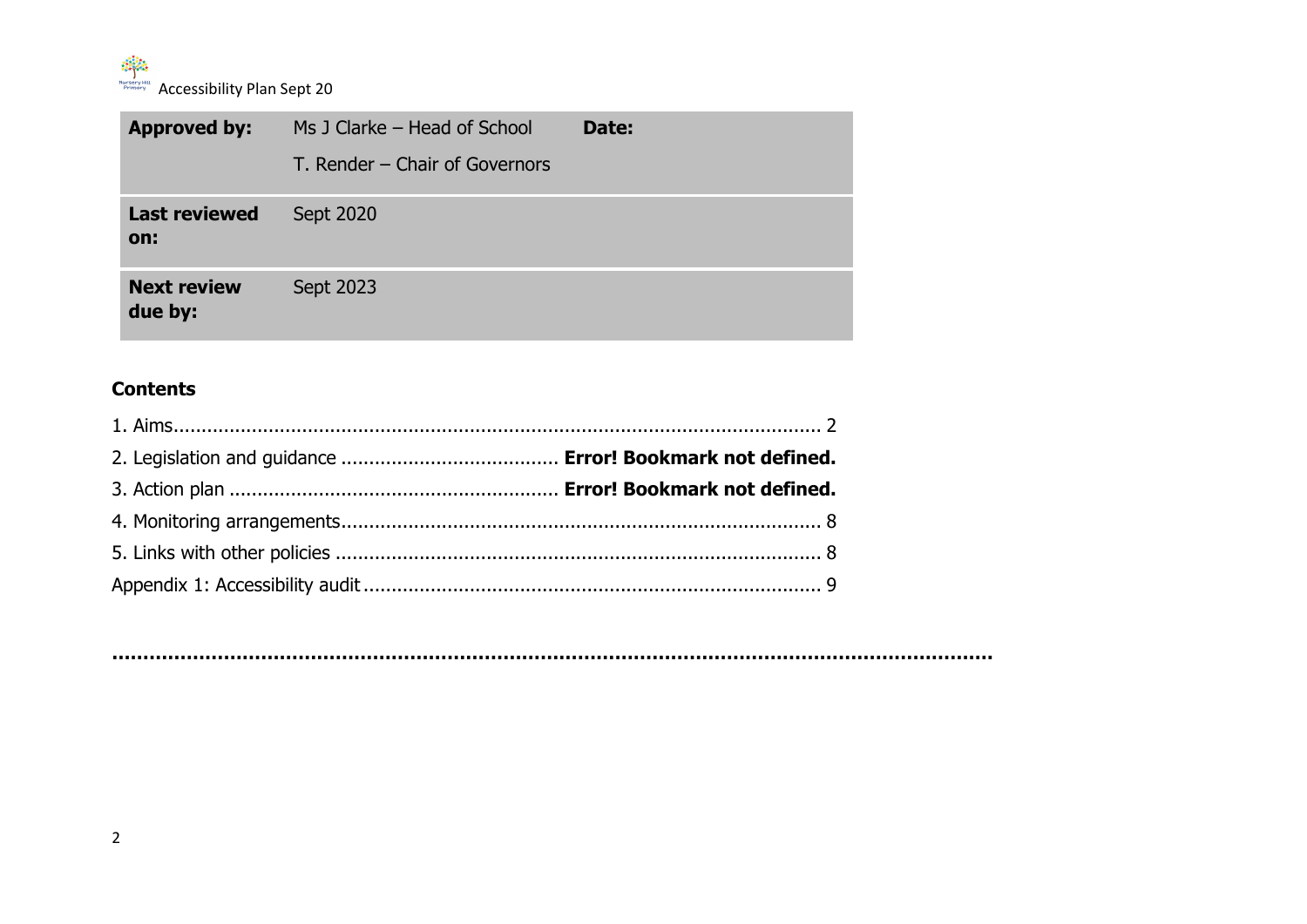

### **Aims**

Schools are required under the Equality Act 2010 to have an accessibility plan. The purpose of the plan is to:

- Increase the extent to which disabled pupils can participate in the curriculum
- Improve the physical environment of the school to enable disabled pupils to take better advantage of education, benefits, facilities and services provided
- Improve the availability of accessible information to disabled pupils

Nursery Hill Primary School aims to treat all its pupils fairly and with respect. This involves providing access and opportunities for all pupils without discrimination of any kind.

Nursery Hill Primary School is committed to providing an appropriate and high quality education to all of our pupils whilst meeting their individual needs. We believe that all children, including those identified as having special educational needs, English as an additional language, and children from minority ethnic groups, have a common entitlement to a broad and balanced academic and social curriculum, which is accessible to them, and to be fully included in all aspects of school life.

The plan will be made available online on the school website, and paper copies are available upon request.

Our school is also committed to ensuring staff are trained in equality issues with reference to the Equality Act 2010, including understanding disability issues.

The school supports any available partnerships to develop and implement the plan.

Eg: Warwickshire Local Authority

Our school's complaints procedure covers the accessibility plan. If you have any concerns relating to accessibility in school, this procedure sets out the process for raising these concerns.

We have included a range of stakeholders in the development of this accessibility plan, including pupils, parents, staff and governors of Nursery Hill Primary School.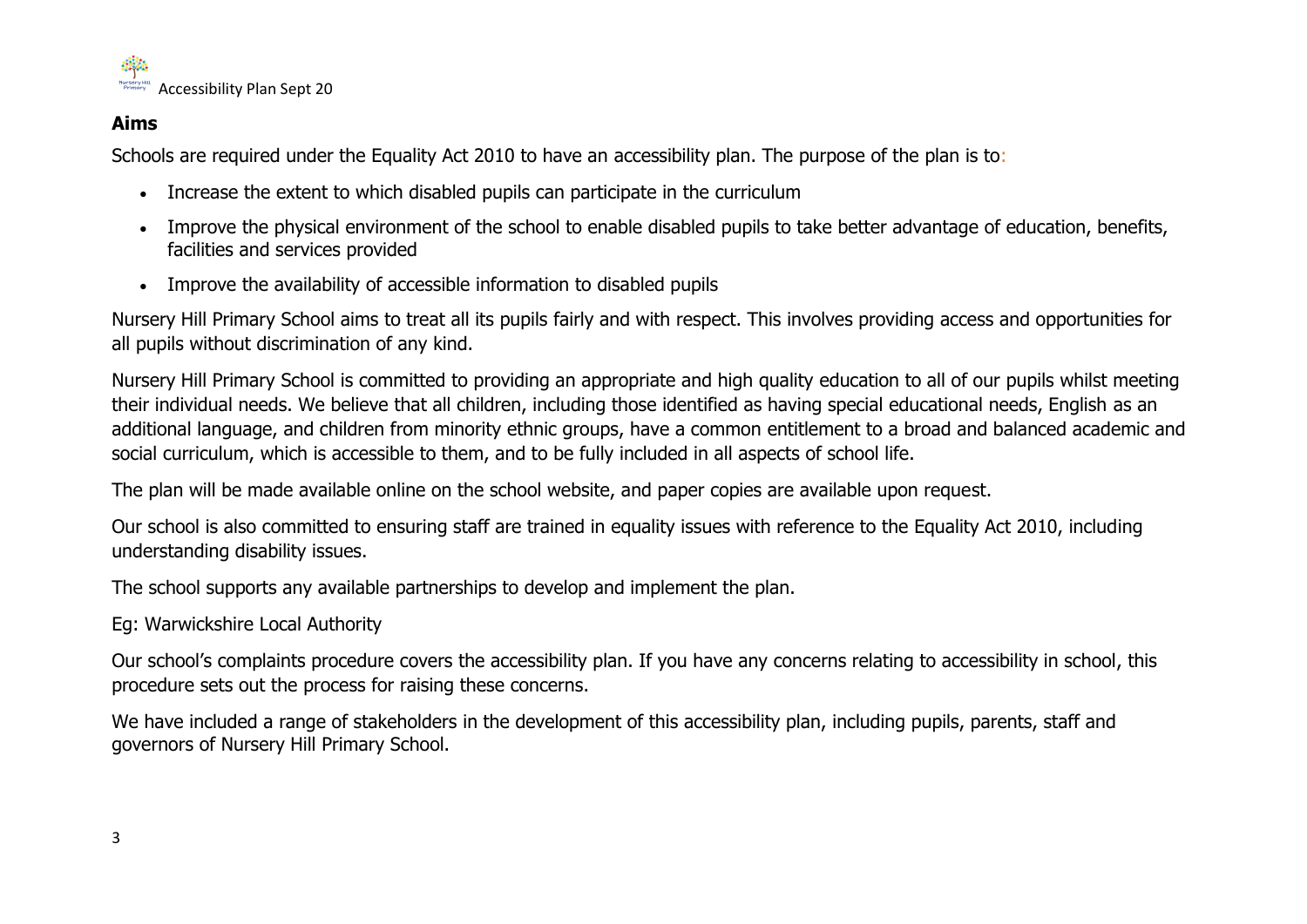

## **Legislation and guidance**

This document meets the requirements of [schedule 10 of the Equality Act 2010](http://www.legislation.gov.uk/ukpga/2010/15/schedule/10) and the Department for Education (DfE) quidance [for schools on the Equality Act 2010.](https://www.gov.uk/government/publications/equality-act-2010-advice-for-schools)

The Equality Act 2010 defines an individual as disabled if he or she has a physical or mental impairment that has a 'substantial' and 'long-term' adverse effect on his or her ability to undertake normal day to day activities.

Under the [Special Educational Needs and Disability \(SEND\) Code of Practice](https://www.gov.uk/government/publications/send-code-of-practice-0-to-25), 'long-term' is defined as 'a year or more' and 'substantial' is defined as 'more than minor or trivial'. The definition includes sensory impairments such as those affecting sight or hearing, and long-term health conditions such as asthma, diabetes, epilepsy and cancer.

Schools are required to make 'reasonable adjustments' for pupils with disabilities under the Equality Act 2010, to alleviate any substantial disadvantage that a disabled pupil faces in comparison with non-disabled pupils. This can include, for example, the provision of an auxiliary aid or adjustments to premises.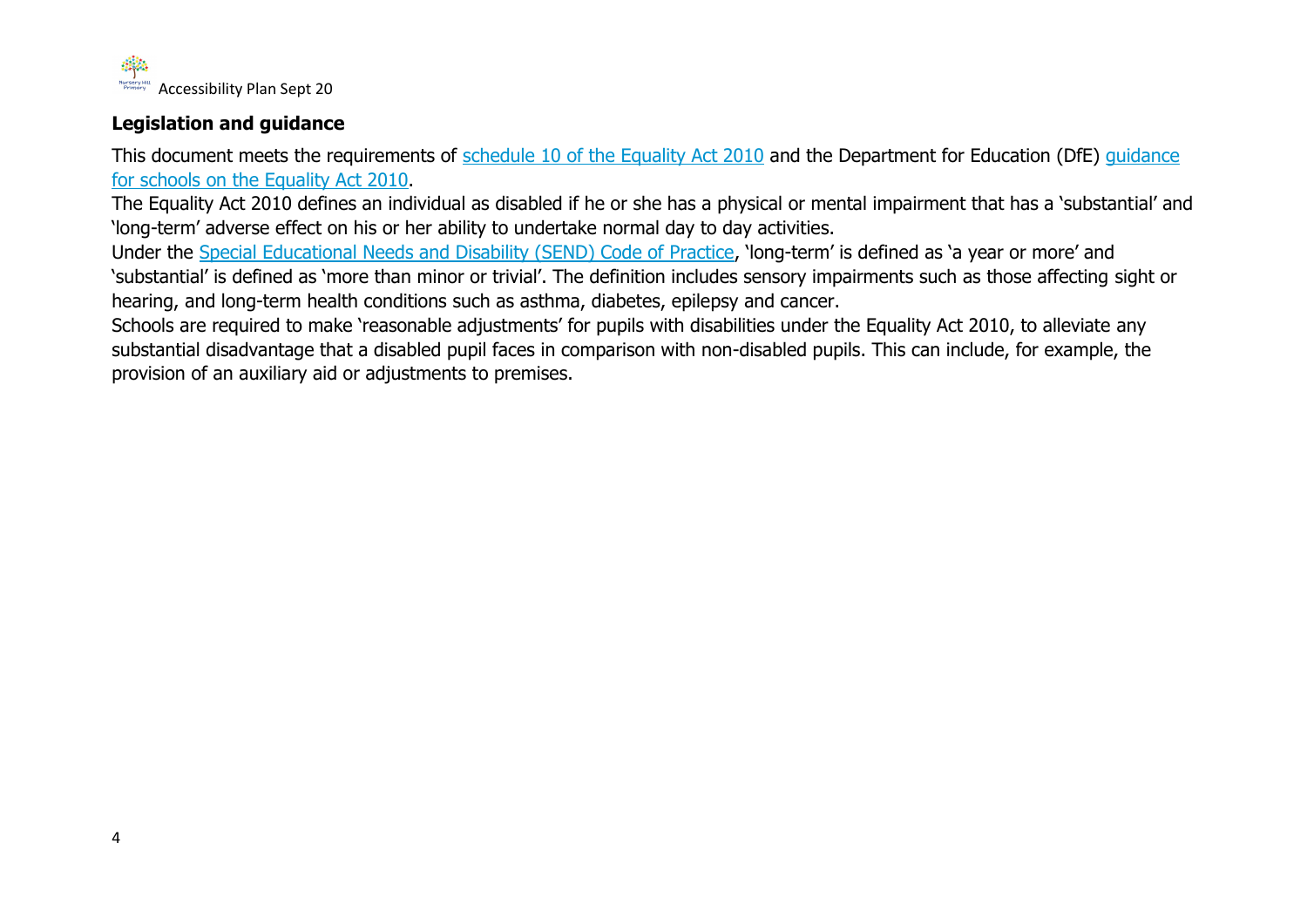

## **Action plan**

This action plan sets out the aims of our accessibility plan in accordance with the Equality Act 2010.

| <b>Outcomes</b>             | Accessibility   |                                        | <b>Actions</b> |                     | <b>Evidence</b>  | <b>Dates</b>  |
|-----------------------------|-----------------|----------------------------------------|----------------|---------------------|------------------|---------------|
| for groups of               | planning        | <b>What/How</b>                        | <b>Lead</b>    | <b>Resources</b>    | to be collected  | (from and to) |
| children and                | code            |                                        |                |                     | to measure       |               |
| young people                | $C -$           |                                        |                |                     | progress         |               |
|                             | curriculum      |                                        |                |                     |                  |               |
|                             | $E -$           |                                        |                |                     |                  |               |
|                             | Environment     |                                        |                |                     |                  |               |
|                             | $I -$           |                                        |                |                     |                  |               |
|                             | information     |                                        |                |                     |                  |               |
|                             |                 | Our school offers a                    |                | Language and        | Audit of staff   | From Spring   |
|                             |                 | differentiated curriculum              |                | Literacy toolkits   | training and     | 2020          |
|                             | for all pupils. | <b>Inclusion</b><br>Lead               | Maths toolkits | competency.         | ongoing          |               |
|                             |                 | The curriculum is differentiated by    | Class          |                     | Evidence of      |               |
|                             |                 | each class teacher to meet the         | teachers       | Lexia reading       | strategies put   |               |
|                             |                 | needs of the pupils within their       |                | program to          | into classrooms  |               |
|                             |                 | class.                                 |                | continue to be used | by staff.        |               |
|                             |                 | We use resources tailored<br>$\bullet$ |                | to support all SEND |                  |               |
|                             |                 | to the needs of pupils who             |                | children, where     | Evidence of      |               |
| <b>Increase</b>             | C, E & I        | require support to access              |                | appropriate.        | staff training.  |               |
| access to the<br>curriculum |                 | the curriculum.                        |                |                     | Class teachers   |               |
| for children                |                 | Class teachers in collaboration        |                |                     | to maintain      |               |
| with a                      |                 | with parents, professionals and        | <b>Class</b>   |                     | continuums for   |               |
| disability                  |                 | pupils will use individually           | teachers       |                     | each child on    |               |
|                             |                 | designed resources in order to         |                |                     | the SEND         |               |
|                             |                 | meet the needs of specific pupils      |                |                     | register to      |               |
|                             |                 | in their class                         |                |                     | identify targets |               |
|                             |                 |                                        |                |                     | and measure      |               |
|                             |                 |                                        |                |                     | progress.        |               |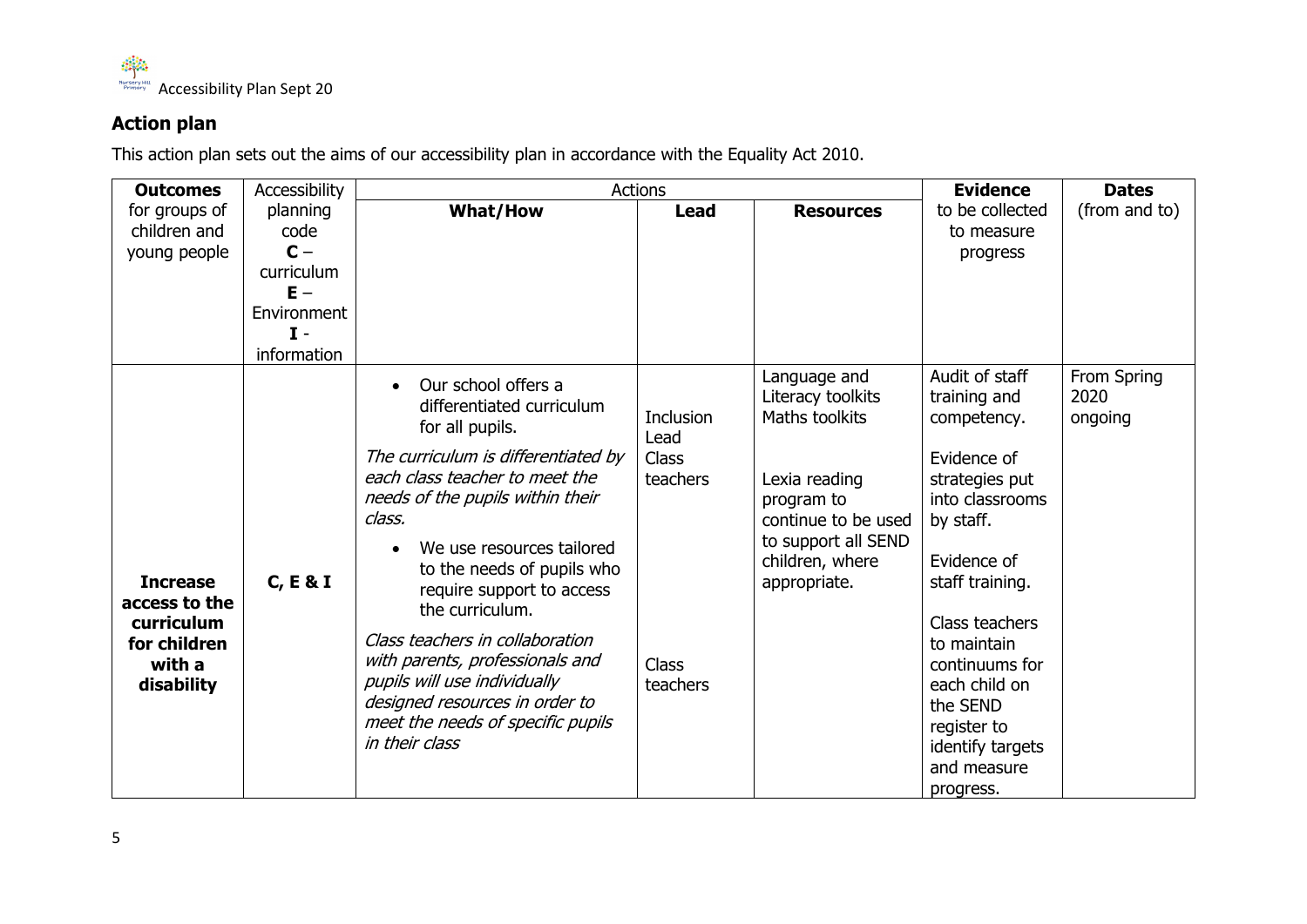

|  | Curriculum resources<br>$\bullet$<br>include examples of people<br>with disabilities.<br>Curriculum resources are<br>monitored to ensure that there are<br>examples of people with<br>disabilities within those that are<br>used in all subject areas                                                                                                                                                                                                                                     | Class<br>teachers<br>Subject<br>leaders<br><b>Inclusion</b><br>Lead | <b>Review</b><br>meetings with<br>staff. |  |
|--|-------------------------------------------------------------------------------------------------------------------------------------------------------------------------------------------------------------------------------------------------------------------------------------------------------------------------------------------------------------------------------------------------------------------------------------------------------------------------------------------|---------------------------------------------------------------------|------------------------------------------|--|
|  | Curriculum progress is<br>$\bullet$<br>tracked for all pupils,<br>including those with a<br>disability.                                                                                                                                                                                                                                                                                                                                                                                   |                                                                     |                                          |  |
|  | Curriculum progress is tracked for<br>all pupil regardless of disability or<br>ability.1/2 termly pupil progress<br>meetings identify need and track<br>additional provision and its impact.<br>Where pupils are working below<br>age related expectations<br>attainment is tracked using a<br>range of additional methods<br>including the Continuum, Boxhall<br>profiles and expectations for pupils<br>working below standards at the<br>end of Key stages.<br>(see Assessment Policy) | Inclusion<br>Lead<br>Assessment<br>Lead                             |                                          |  |
|  | Targets are set effectively<br>$\bullet$<br>and are appropriate for<br>pupils with additional<br>needs.                                                                                                                                                                                                                                                                                                                                                                                   | Inclusion<br>Lead<br><b>Class</b><br>Teacher                        |                                          |  |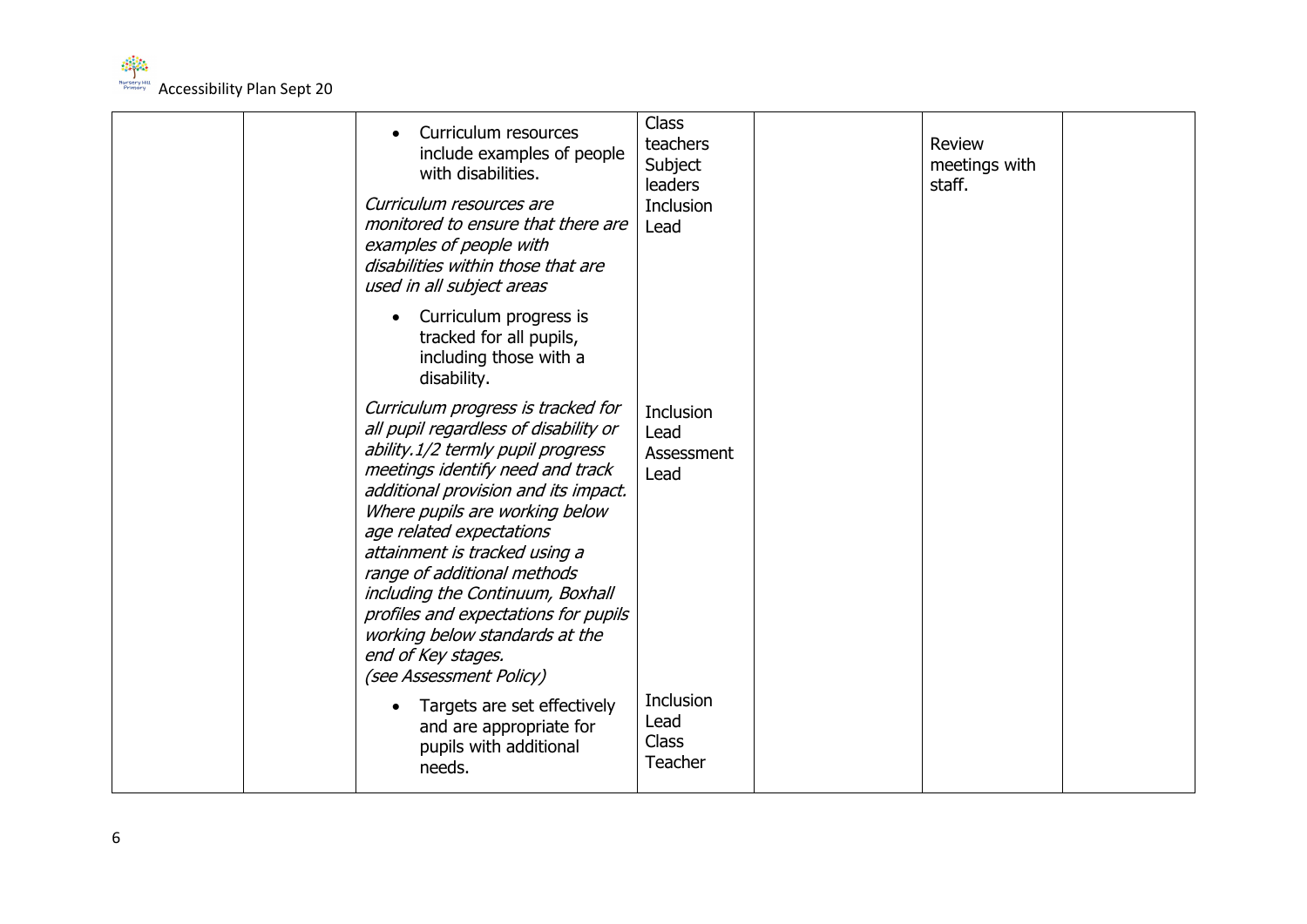

| We currently use a Graduated<br>Approach Booklet for all pupils<br>with additional need to track<br>progress.<br>Targets are set for all pupils at<br>pupil progress meetings and<br>additional individual targets are set<br>for all pupils on the SEND register<br>and reviewed at least 1/2 termly.<br>The curriculum is reviewed<br>to ensure it meets the<br>needs of all pupils.<br>The curriculum is reviewed by the<br>class teacher at least 1/2 termly to<br>ensure that it meets the current<br>needs of each class. An annual<br>review of each subject within the<br>curriculum will take place to<br>ensure that the curriculum<br>continues to meet the needs of<br>the current school intake.<br>Pupils with EHCP's will have at<br>least termly reviews and an annual<br>review to ensure provision<br>continues to be appropriate.<br>From April 2020 Funded Provision<br>Plans will be in place. | <b>Inclusion</b><br>Lead<br><b>Class</b><br><b>Teacher</b> | Review the PE<br>curriculum to<br>include disability<br>sports.<br>Ensure that venues<br>and means of<br>transport are check<br>for suitability.<br>Staff audits<br>Skill audits<br>To identify training<br>needs at meetings. | Evidence of<br><b>Staff CPD</b><br><b>Risk</b><br>assessments for<br>visits and sports |  |
|---------------------------------------------------------------------------------------------------------------------------------------------------------------------------------------------------------------------------------------------------------------------------------------------------------------------------------------------------------------------------------------------------------------------------------------------------------------------------------------------------------------------------------------------------------------------------------------------------------------------------------------------------------------------------------------------------------------------------------------------------------------------------------------------------------------------------------------------------------------------------------------------------------------------|------------------------------------------------------------|--------------------------------------------------------------------------------------------------------------------------------------------------------------------------------------------------------------------------------|----------------------------------------------------------------------------------------|--|
| Ensure PE, Swimming and<br>Sports Day are accessible<br>to all                                                                                                                                                                                                                                                                                                                                                                                                                                                                                                                                                                                                                                                                                                                                                                                                                                                      | Subject Lead                                               |                                                                                                                                                                                                                                |                                                                                        |  |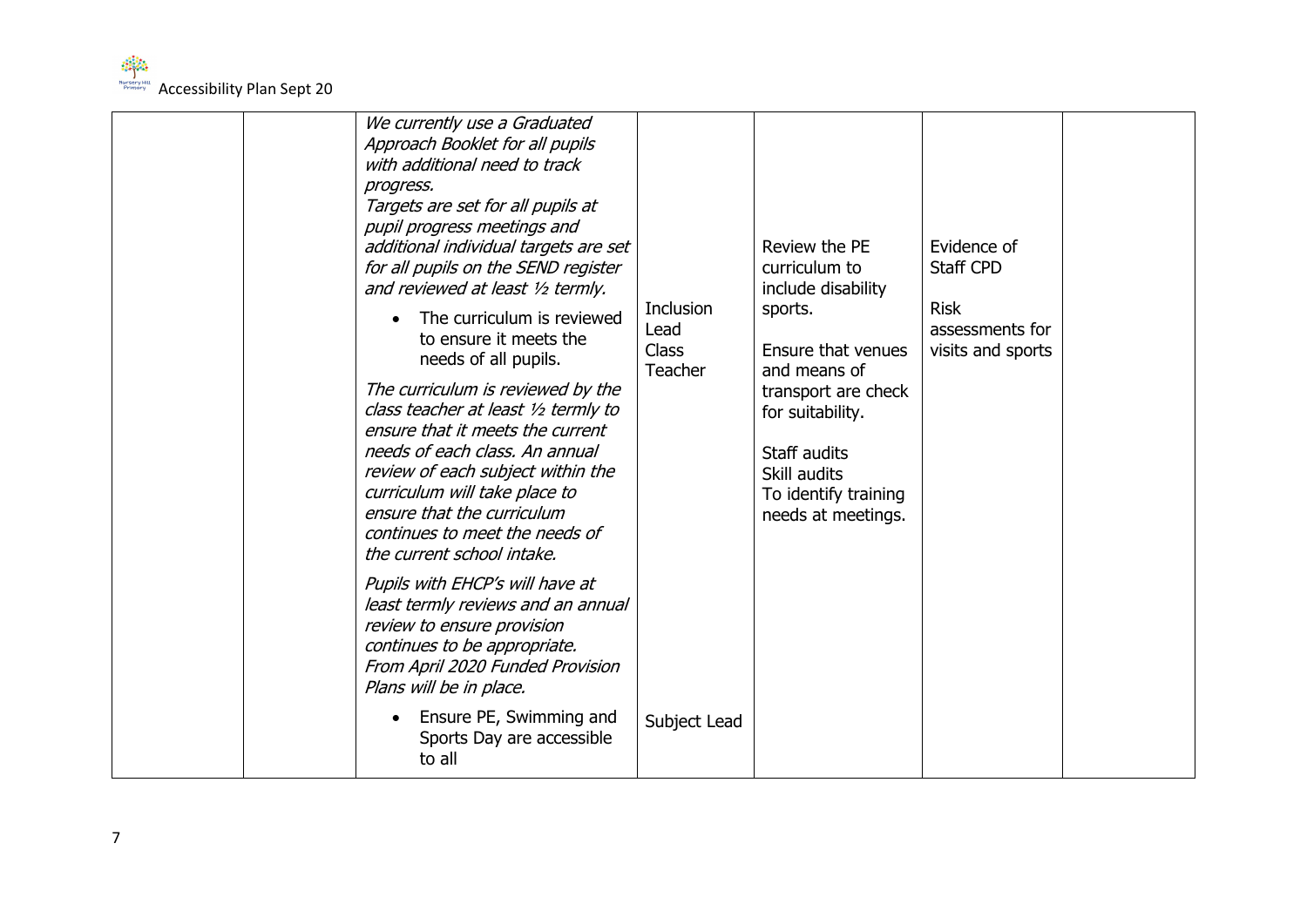

|                                                                             |          | All school trips and visits<br>$\bullet$<br>need to be accessible to all<br>pupils.<br>Ensure that relevant staff<br>$\bullet$<br>receive training on the use<br>of any specialist equipment<br>used by individual pupils.<br>Ensure staff have training<br>$\bullet$<br>on specific needs and<br>disability issues.                       | <b>Inclusion</b><br>Lead<br><b>Class</b><br>Teacher<br><b>SLT</b> |                                                                      |                                                                                   |                        |
|-----------------------------------------------------------------------------|----------|--------------------------------------------------------------------------------------------------------------------------------------------------------------------------------------------------------------------------------------------------------------------------------------------------------------------------------------------|-------------------------------------------------------------------|----------------------------------------------------------------------|-----------------------------------------------------------------------------------|------------------------|
| <b>Improve and</b><br>maintain<br>access to the<br>physical<br>environment. | C, E & I | The environment is adapted to the<br>needs of pupils as required.<br>This includes:<br>Corridor width<br>$\bullet$<br>Disabled parking bays<br>$\bullet$<br>Disabled toilets<br>Library shelves at<br>$\bullet$<br>wheelchair-accessible<br>height<br>Main Office hatch<br>Ensure all people with disabilities<br>can be safely evacuated. | Site Manager<br><b>Inclusion</b><br>Lead<br>Head<br>teacher       | Fire exit maps                                                       | People with<br>disabilities can<br>be evacuated<br>quickly, easily<br>and safely. | Spring 2020<br>Ongoing |
|                                                                             |          | Ensure there is a personal<br>emergency evacuation plan<br>for pupils with disabilities                                                                                                                                                                                                                                                    | Inclusion<br>Lead                                                 | available in all<br>classrooms and<br>common areas<br>around school. |                                                                                   | Spring 2020<br>ongoing |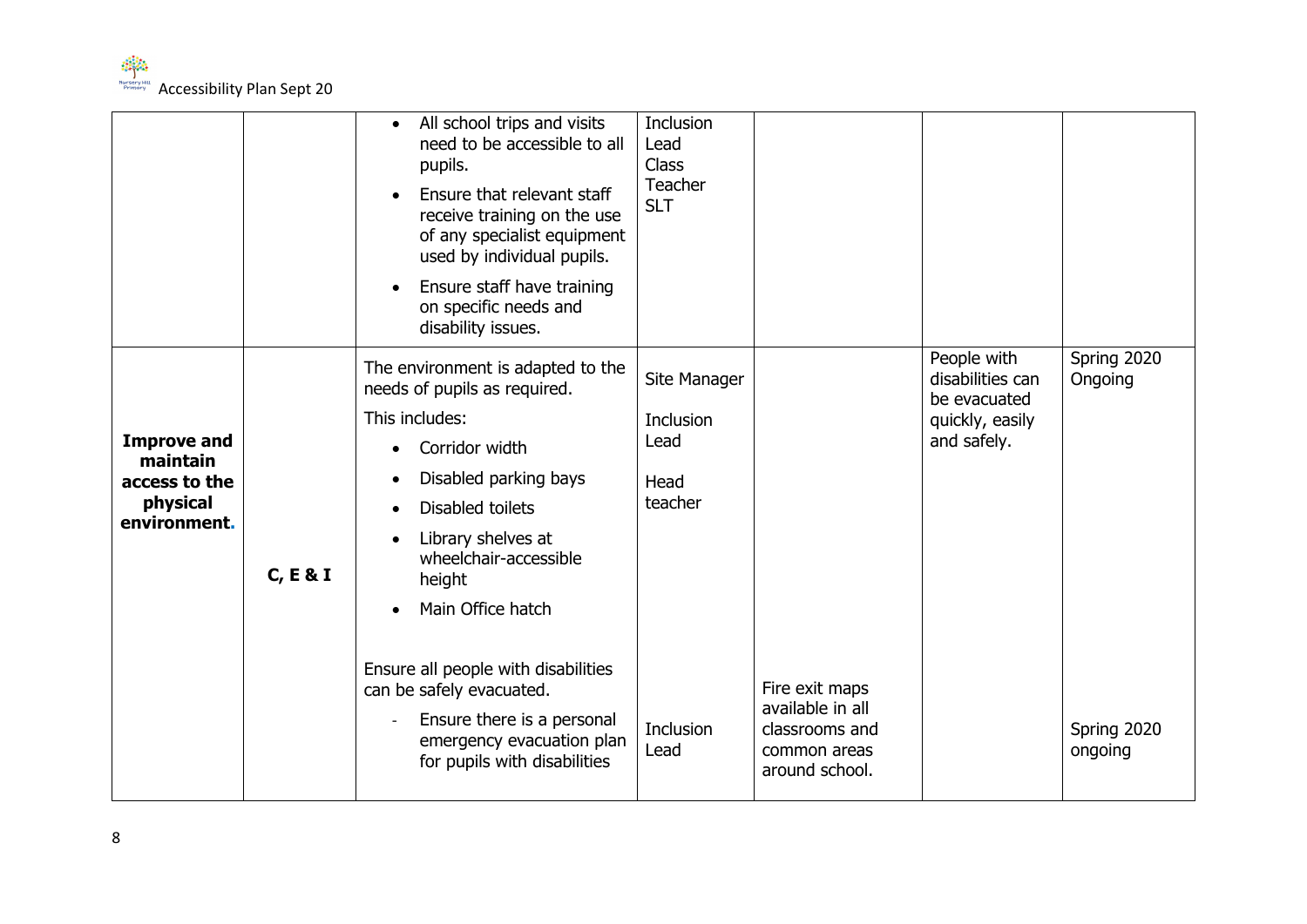

|                                                         |                     | <b>Ensure that Class Teachers</b><br>and adults are aware and<br>assigned responsibility for<br>high risk SEND pupils<br>during fire drills and<br>evacuations.<br>Ensure staff are aware of<br>the need to keep fire exits<br>clear | <b>Class</b><br>Teacher                                                                 | Assigned staff to be<br>notified and<br>recorded centrally<br>to ensure all staff<br>know their<br>responsibilities. |                                                                               |                        |
|---------------------------------------------------------|---------------------|--------------------------------------------------------------------------------------------------------------------------------------------------------------------------------------------------------------------------------------|-----------------------------------------------------------------------------------------|----------------------------------------------------------------------------------------------------------------------|-------------------------------------------------------------------------------|------------------------|
| <b>Improve the</b><br>delivery of<br><b>information</b> |                     | Our school uses a range of<br>communication methods to ensure                                                                                                                                                                        | Headteacher,<br>Site<br>Manager,<br><b>Class</b><br>Teacher<br>Headteacher<br>Inclusion | In classrooms<br><b>Visual</b><br>timetable                                                                          | Strategies used<br>in the classroom                                           | Spring 2020<br>ongoing |
| to pupils<br>with a<br>disability                       | <b>C, E &amp; I</b> | information is accessible. This<br>includes:<br>Internal signage<br>$\bullet$<br>Large print resources<br>$\bullet$<br>Pictorial or symbolic<br>$\bullet$<br>representations                                                         | Lead<br><b>Class</b><br>teachers                                                        | <b>Visual</b><br>support<br>Concrete<br>materials<br>and<br>resources<br>Large print<br>resources                    | Improved<br>accessibility for<br>all throughout<br>the school<br>environment. |                        |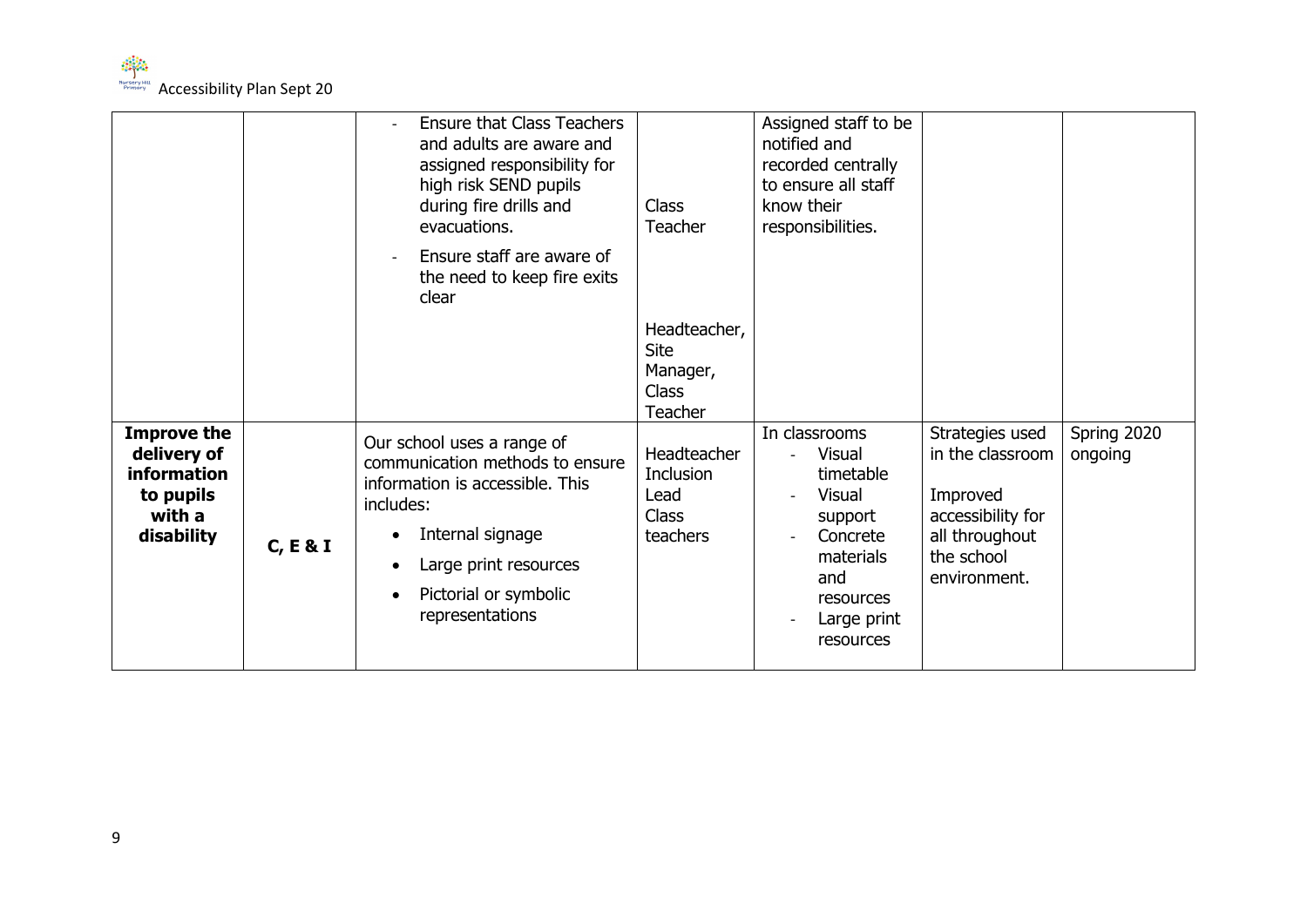

#### **Monitoring arrangements**

This document will be reviewed every **3** years but may be reviewed and updated more frequently if necessary.

It will be approved by the Head teacher and governing body.

#### **Links with other policies**

This accessibility plan is linked to the following policies and documents:

- Risk assessment policy
- Health and safety policy
- Equality information and objectives (public sector equality duty) statement for publication
- Special educational needs (SEN) information report
- Supporting pupils with medical conditions policy
- Assessment Policy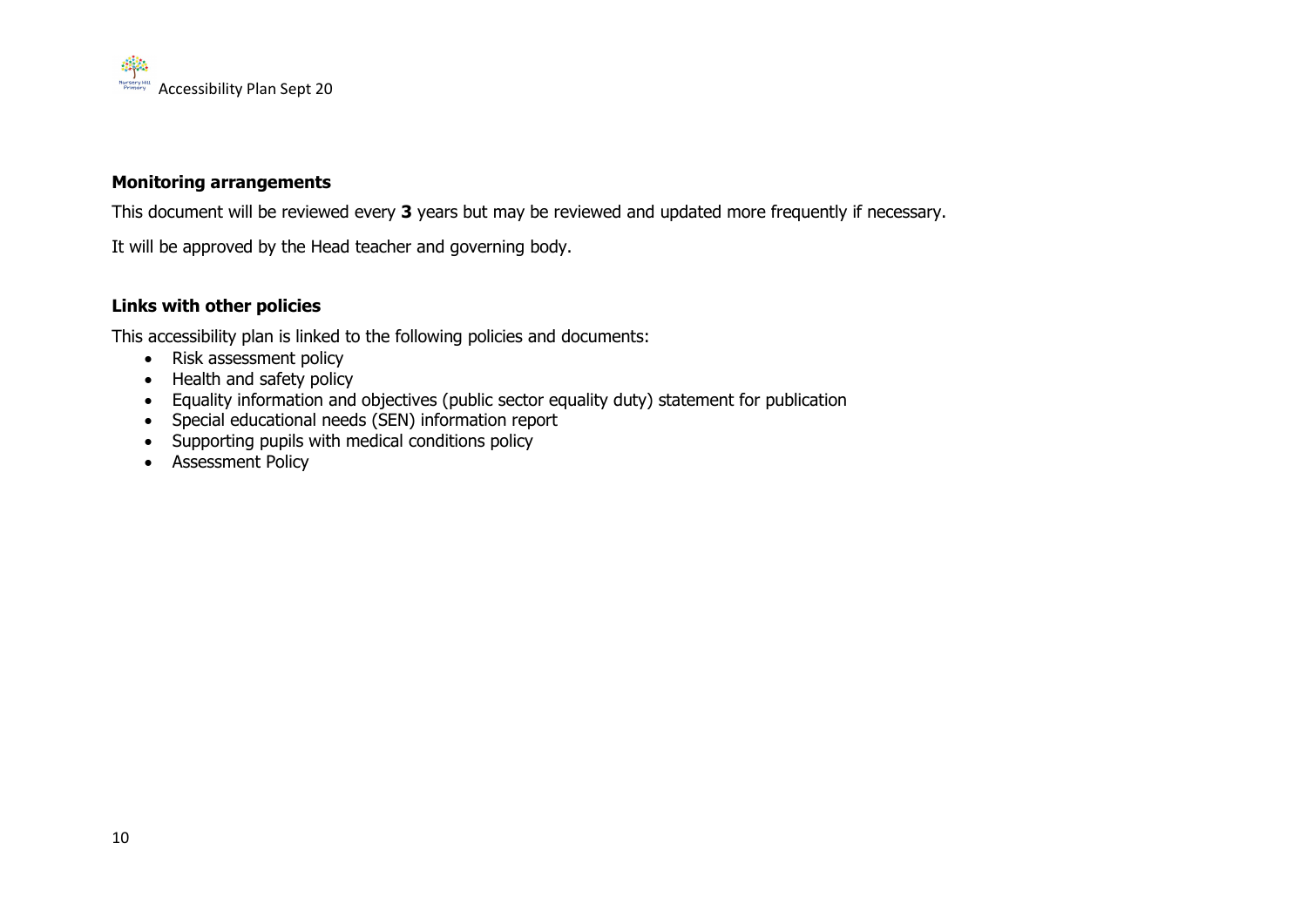

## **Appendix 1: Accessibility audit**

| <b>Feature</b>       | <b>Description</b>                                                                                                                                                              | <b>Actions to be taken</b>                                                                                                                   | <b>Person responsible</b> | Date to complete<br>actions by |
|----------------------|---------------------------------------------------------------------------------------------------------------------------------------------------------------------------------|----------------------------------------------------------------------------------------------------------------------------------------------|---------------------------|--------------------------------|
| Number of<br>storeys | 1 storey                                                                                                                                                                        | N/A                                                                                                                                          | N/A                       | N/A                            |
| Corridor access      | All corridors are wide enough for<br>wheelchair access                                                                                                                          | N/A                                                                                                                                          | HT/ Caretaker             | N/A                            |
| Lifts                | No lift available $-1$ storey building                                                                                                                                          | N/A                                                                                                                                          | N/A                       | N/A                            |
| Parking bays         | There are no specified disabled<br>parking bays - necessary<br>arrangements for parking can be<br>made in discussion with the Head<br>Teacher and Caretaker prior to<br>arrival | N/A                                                                                                                                          | HT/Caretaker              | N/A                            |
| Entrances            | The majority of entrances to the<br>main building are accessible using<br>a wheelchair.                                                                                         | Notification and<br>information passed to<br>relevant stakeholder<br>before (where possible)<br>arrival into school.                         | HT/ Caretaker             | N/A                            |
| Ramps                | There are no built ramps to<br>ground floor entrances - Building<br>Services Manager will provide<br>movable ramps where necessary<br>at the relevant time                      | N/A                                                                                                                                          | HT/ Caretaker             | N/A                            |
| <b>Toilets</b>       | We have 1 ground floor disabled<br>toilet                                                                                                                                       |                                                                                                                                              |                           | N/A                            |
| Reception area       | DDA compliant Reception hatch                                                                                                                                                   | Hatch is at wheelchair<br>height $-$ however ramp<br>will need to be provided<br>at the appropriate time to<br>access main reception<br>area | HT/ Caretaker             | N/A                            |